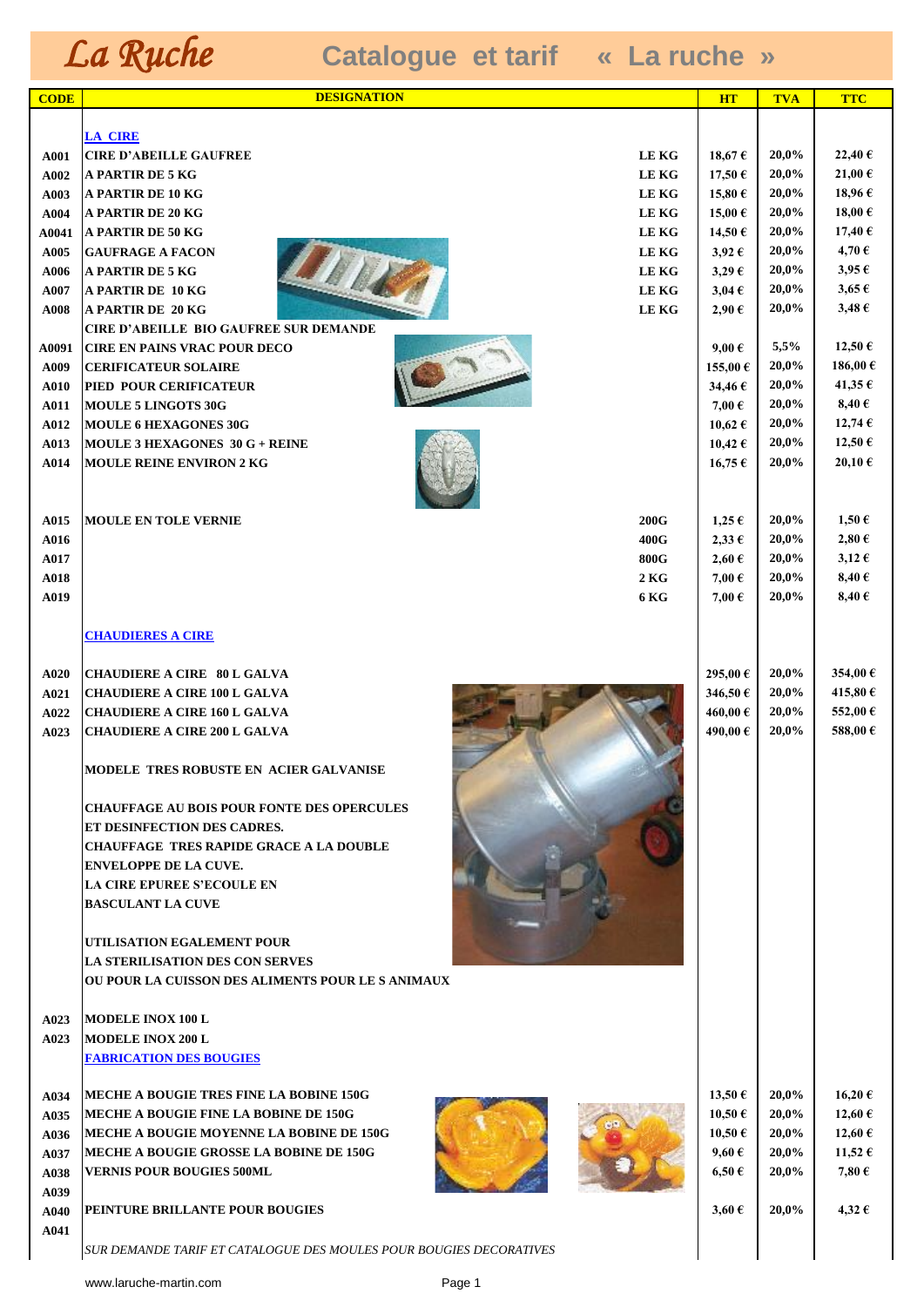| A042<br><b>RUCHE DADANT 10 C COMPLETE</b><br>79,17€<br>20,0%<br>95,00 €<br><b>1 PLATEAU NICOT</b><br>1 CORPS<br><b>10 CADRES</b><br><b>1 HAUSSE</b><br>9 CADRES<br><b>1 COUVRE CADRE</b><br><b>1 TOIT EN TOLE</b><br>+ 8 EUROS POUR TOIT BOIS<br><b>RECOUVERT DE TOLE</b><br>120,83 €<br>20,0%<br>145,00 €<br>RUCHE DADANT COMPLETE 10 C GARNIE DE CIRE sur modèle de base<br>A043<br>20,0%<br>114,00€<br>RUCHE DADANT COMPLETE 12 C avec toit en tôle + $8 \text{ } \epsilon$ si toit bois tôlé<br>95,00 €<br>A044<br>164,40€<br>RUCHE DADANT COMPLETE 12 C GARNIE DE CIRE sur modèle de base<br>137,00 €<br>20,0%<br>A045<br>20,0%<br>15,60€<br><b>RUCHE PAILLE PETIT MODELE</b><br>13,00 €<br>A046<br>20,0%<br>25,20€<br><b>RUCHE PAILLE GRAND MODELE</b><br>21,00 €<br>A047<br>20,0%<br>86,40€<br><b>RUCHE EN KIT DADANT 10C</b><br>72,00 €<br>A048<br>20,0%<br>118,80€<br><b>RUCHE DADANT 10C TOIT CHALET</b><br>99,00€<br>A0481<br>138,00€<br>20,0%<br><b>RUCHE MONTAGNE DADANT 12C TOIT CHALET</b><br>115,00 €<br>A082<br>178,80€<br>20,0%<br><b>RUCHE VITREE SANS HAUSSE DADANT 10C</b><br>149,00€<br>A049<br>20,0%<br>105,60 €<br>88,00 $\epsilon$<br>A050<br><b>HAUSSE VITREE</b><br>A051<br><b>RUCHE WARRE 3 CORPS</b><br><b>RUCHE WARRE 3 CORPS ET EEMENTS WARRE PRIX SUR DEMANDE</b><br><b>LES TOITS DE RUCHE ET RUCHETTE</b><br>20,0%<br>$9,90 \in$<br><b>A054   TOIT EN TOLE DADANT 10 C HT 105</b><br>$8,25 \in$<br>20,0%<br>$9,00 \in$<br>7,50€<br><b>PAR 50 TOIT L'UNITE</b><br>11,78 €<br>20,0%<br>TOIT EN TOLE DADANT 12 C HT 105<br>$9,82 \in$<br>A057<br>20,0%<br>$8,94 \in$<br>TOIT DE RUCHETTE EN TOLE DADANT 6C HT 105<br>7,45 $\epsilon$<br><b>A060</b><br>20,0%<br>$8,94 \in$<br>TOIT DE RUCHETTE EN TOLE DADANT 5C HT 105<br><b>A061</b><br>$7,45 \in$<br><b>TOIT BOIS ENTIEREMENT RECOUVERT DE TOLE</b><br>19,00 €<br>20,0%<br>22,80 € |
|---------------------------------------------------------------------------------------------------------------------------------------------------------------------------------------------------------------------------------------------------------------------------------------------------------------------------------------------------------------------------------------------------------------------------------------------------------------------------------------------------------------------------------------------------------------------------------------------------------------------------------------------------------------------------------------------------------------------------------------------------------------------------------------------------------------------------------------------------------------------------------------------------------------------------------------------------------------------------------------------------------------------------------------------------------------------------------------------------------------------------------------------------------------------------------------------------------------------------------------------------------------------------------------------------------------------------------------------------------------------------------------------------------------------------------------------------------------------------------------------------------------------------------------------------------------------------------------------------------------------------------------------------------------------------------------------------------------------------------------------------------------------------------------------------------------------------------------------------------------------|
|                                                                                                                                                                                                                                                                                                                                                                                                                                                                                                                                                                                                                                                                                                                                                                                                                                                                                                                                                                                                                                                                                                                                                                                                                                                                                                                                                                                                                                                                                                                                                                                                                                                                                                                                                                                                                                                                     |
|                                                                                                                                                                                                                                                                                                                                                                                                                                                                                                                                                                                                                                                                                                                                                                                                                                                                                                                                                                                                                                                                                                                                                                                                                                                                                                                                                                                                                                                                                                                                                                                                                                                                                                                                                                                                                                                                     |
|                                                                                                                                                                                                                                                                                                                                                                                                                                                                                                                                                                                                                                                                                                                                                                                                                                                                                                                                                                                                                                                                                                                                                                                                                                                                                                                                                                                                                                                                                                                                                                                                                                                                                                                                                                                                                                                                     |
|                                                                                                                                                                                                                                                                                                                                                                                                                                                                                                                                                                                                                                                                                                                                                                                                                                                                                                                                                                                                                                                                                                                                                                                                                                                                                                                                                                                                                                                                                                                                                                                                                                                                                                                                                                                                                                                                     |
|                                                                                                                                                                                                                                                                                                                                                                                                                                                                                                                                                                                                                                                                                                                                                                                                                                                                                                                                                                                                                                                                                                                                                                                                                                                                                                                                                                                                                                                                                                                                                                                                                                                                                                                                                                                                                                                                     |
|                                                                                                                                                                                                                                                                                                                                                                                                                                                                                                                                                                                                                                                                                                                                                                                                                                                                                                                                                                                                                                                                                                                                                                                                                                                                                                                                                                                                                                                                                                                                                                                                                                                                                                                                                                                                                                                                     |
|                                                                                                                                                                                                                                                                                                                                                                                                                                                                                                                                                                                                                                                                                                                                                                                                                                                                                                                                                                                                                                                                                                                                                                                                                                                                                                                                                                                                                                                                                                                                                                                                                                                                                                                                                                                                                                                                     |
|                                                                                                                                                                                                                                                                                                                                                                                                                                                                                                                                                                                                                                                                                                                                                                                                                                                                                                                                                                                                                                                                                                                                                                                                                                                                                                                                                                                                                                                                                                                                                                                                                                                                                                                                                                                                                                                                     |
|                                                                                                                                                                                                                                                                                                                                                                                                                                                                                                                                                                                                                                                                                                                                                                                                                                                                                                                                                                                                                                                                                                                                                                                                                                                                                                                                                                                                                                                                                                                                                                                                                                                                                                                                                                                                                                                                     |
|                                                                                                                                                                                                                                                                                                                                                                                                                                                                                                                                                                                                                                                                                                                                                                                                                                                                                                                                                                                                                                                                                                                                                                                                                                                                                                                                                                                                                                                                                                                                                                                                                                                                                                                                                                                                                                                                     |
|                                                                                                                                                                                                                                                                                                                                                                                                                                                                                                                                                                                                                                                                                                                                                                                                                                                                                                                                                                                                                                                                                                                                                                                                                                                                                                                                                                                                                                                                                                                                                                                                                                                                                                                                                                                                                                                                     |
|                                                                                                                                                                                                                                                                                                                                                                                                                                                                                                                                                                                                                                                                                                                                                                                                                                                                                                                                                                                                                                                                                                                                                                                                                                                                                                                                                                                                                                                                                                                                                                                                                                                                                                                                                                                                                                                                     |
|                                                                                                                                                                                                                                                                                                                                                                                                                                                                                                                                                                                                                                                                                                                                                                                                                                                                                                                                                                                                                                                                                                                                                                                                                                                                                                                                                                                                                                                                                                                                                                                                                                                                                                                                                                                                                                                                     |
|                                                                                                                                                                                                                                                                                                                                                                                                                                                                                                                                                                                                                                                                                                                                                                                                                                                                                                                                                                                                                                                                                                                                                                                                                                                                                                                                                                                                                                                                                                                                                                                                                                                                                                                                                                                                                                                                     |
|                                                                                                                                                                                                                                                                                                                                                                                                                                                                                                                                                                                                                                                                                                                                                                                                                                                                                                                                                                                                                                                                                                                                                                                                                                                                                                                                                                                                                                                                                                                                                                                                                                                                                                                                                                                                                                                                     |
|                                                                                                                                                                                                                                                                                                                                                                                                                                                                                                                                                                                                                                                                                                                                                                                                                                                                                                                                                                                                                                                                                                                                                                                                                                                                                                                                                                                                                                                                                                                                                                                                                                                                                                                                                                                                                                                                     |
|                                                                                                                                                                                                                                                                                                                                                                                                                                                                                                                                                                                                                                                                                                                                                                                                                                                                                                                                                                                                                                                                                                                                                                                                                                                                                                                                                                                                                                                                                                                                                                                                                                                                                                                                                                                                                                                                     |
|                                                                                                                                                                                                                                                                                                                                                                                                                                                                                                                                                                                                                                                                                                                                                                                                                                                                                                                                                                                                                                                                                                                                                                                                                                                                                                                                                                                                                                                                                                                                                                                                                                                                                                                                                                                                                                                                     |
|                                                                                                                                                                                                                                                                                                                                                                                                                                                                                                                                                                                                                                                                                                                                                                                                                                                                                                                                                                                                                                                                                                                                                                                                                                                                                                                                                                                                                                                                                                                                                                                                                                                                                                                                                                                                                                                                     |
|                                                                                                                                                                                                                                                                                                                                                                                                                                                                                                                                                                                                                                                                                                                                                                                                                                                                                                                                                                                                                                                                                                                                                                                                                                                                                                                                                                                                                                                                                                                                                                                                                                                                                                                                                                                                                                                                     |
|                                                                                                                                                                                                                                                                                                                                                                                                                                                                                                                                                                                                                                                                                                                                                                                                                                                                                                                                                                                                                                                                                                                                                                                                                                                                                                                                                                                                                                                                                                                                                                                                                                                                                                                                                                                                                                                                     |
|                                                                                                                                                                                                                                                                                                                                                                                                                                                                                                                                                                                                                                                                                                                                                                                                                                                                                                                                                                                                                                                                                                                                                                                                                                                                                                                                                                                                                                                                                                                                                                                                                                                                                                                                                                                                                                                                     |
|                                                                                                                                                                                                                                                                                                                                                                                                                                                                                                                                                                                                                                                                                                                                                                                                                                                                                                                                                                                                                                                                                                                                                                                                                                                                                                                                                                                                                                                                                                                                                                                                                                                                                                                                                                                                                                                                     |
|                                                                                                                                                                                                                                                                                                                                                                                                                                                                                                                                                                                                                                                                                                                                                                                                                                                                                                                                                                                                                                                                                                                                                                                                                                                                                                                                                                                                                                                                                                                                                                                                                                                                                                                                                                                                                                                                     |
|                                                                                                                                                                                                                                                                                                                                                                                                                                                                                                                                                                                                                                                                                                                                                                                                                                                                                                                                                                                                                                                                                                                                                                                                                                                                                                                                                                                                                                                                                                                                                                                                                                                                                                                                                                                                                                                                     |
|                                                                                                                                                                                                                                                                                                                                                                                                                                                                                                                                                                                                                                                                                                                                                                                                                                                                                                                                                                                                                                                                                                                                                                                                                                                                                                                                                                                                                                                                                                                                                                                                                                                                                                                                                                                                                                                                     |
|                                                                                                                                                                                                                                                                                                                                                                                                                                                                                                                                                                                                                                                                                                                                                                                                                                                                                                                                                                                                                                                                                                                                                                                                                                                                                                                                                                                                                                                                                                                                                                                                                                                                                                                                                                                                                                                                     |
|                                                                                                                                                                                                                                                                                                                                                                                                                                                                                                                                                                                                                                                                                                                                                                                                                                                                                                                                                                                                                                                                                                                                                                                                                                                                                                                                                                                                                                                                                                                                                                                                                                                                                                                                                                                                                                                                     |
|                                                                                                                                                                                                                                                                                                                                                                                                                                                                                                                                                                                                                                                                                                                                                                                                                                                                                                                                                                                                                                                                                                                                                                                                                                                                                                                                                                                                                                                                                                                                                                                                                                                                                                                                                                                                                                                                     |
|                                                                                                                                                                                                                                                                                                                                                                                                                                                                                                                                                                                                                                                                                                                                                                                                                                                                                                                                                                                                                                                                                                                                                                                                                                                                                                                                                                                                                                                                                                                                                                                                                                                                                                                                                                                                                                                                     |
|                                                                                                                                                                                                                                                                                                                                                                                                                                                                                                                                                                                                                                                                                                                                                                                                                                                                                                                                                                                                                                                                                                                                                                                                                                                                                                                                                                                                                                                                                                                                                                                                                                                                                                                                                                                                                                                                     |
|                                                                                                                                                                                                                                                                                                                                                                                                                                                                                                                                                                                                                                                                                                                                                                                                                                                                                                                                                                                                                                                                                                                                                                                                                                                                                                                                                                                                                                                                                                                                                                                                                                                                                                                                                                                                                                                                     |
|                                                                                                                                                                                                                                                                                                                                                                                                                                                                                                                                                                                                                                                                                                                                                                                                                                                                                                                                                                                                                                                                                                                                                                                                                                                                                                                                                                                                                                                                                                                                                                                                                                                                                                                                                                                                                                                                     |
|                                                                                                                                                                                                                                                                                                                                                                                                                                                                                                                                                                                                                                                                                                                                                                                                                                                                                                                                                                                                                                                                                                                                                                                                                                                                                                                                                                                                                                                                                                                                                                                                                                                                                                                                                                                                                                                                     |
|                                                                                                                                                                                                                                                                                                                                                                                                                                                                                                                                                                                                                                                                                                                                                                                                                                                                                                                                                                                                                                                                                                                                                                                                                                                                                                                                                                                                                                                                                                                                                                                                                                                                                                                                                                                                                                                                     |
|                                                                                                                                                                                                                                                                                                                                                                                                                                                                                                                                                                                                                                                                                                                                                                                                                                                                                                                                                                                                                                                                                                                                                                                                                                                                                                                                                                                                                                                                                                                                                                                                                                                                                                                                                                                                                                                                     |
| A063<br>20,0%<br>19,92 €<br>TOIT BOIS TOLE DADANT 10C RECOUVERT A MOITIE<br>$16,60 \in$<br>A064                                                                                                                                                                                                                                                                                                                                                                                                                                                                                                                                                                                                                                                                                                                                                                                                                                                                                                                                                                                                                                                                                                                                                                                                                                                                                                                                                                                                                                                                                                                                                                                                                                                                                                                                                                     |
| 20,76€<br>17,30€<br>20,0%<br>A065<br>TOIT BOIS TOLE DADANT 12C RECOUVERT A MOITIE                                                                                                                                                                                                                                                                                                                                                                                                                                                                                                                                                                                                                                                                                                                                                                                                                                                                                                                                                                                                                                                                                                                                                                                                                                                                                                                                                                                                                                                                                                                                                                                                                                                                                                                                                                                   |
|                                                                                                                                                                                                                                                                                                                                                                                                                                                                                                                                                                                                                                                                                                                                                                                                                                                                                                                                                                                                                                                                                                                                                                                                                                                                                                                                                                                                                                                                                                                                                                                                                                                                                                                                                                                                                                                                     |
| 20,0%<br>33,60 €<br>TOIT CHALET BOIS TOLE DADANT 10C<br>28,00€<br>A066                                                                                                                                                                                                                                                                                                                                                                                                                                                                                                                                                                                                                                                                                                                                                                                                                                                                                                                                                                                                                                                                                                                                                                                                                                                                                                                                                                                                                                                                                                                                                                                                                                                                                                                                                                                              |
| 20,0%<br>35,40 €<br>TOIT CHALET BOIS TOLE DADANT 12C<br>29,50€<br>A067                                                                                                                                                                                                                                                                                                                                                                                                                                                                                                                                                                                                                                                                                                                                                                                                                                                                                                                                                                                                                                                                                                                                                                                                                                                                                                                                                                                                                                                                                                                                                                                                                                                                                                                                                                                              |
| 20,0%<br>$3,36 \in$<br>$2,80 \in$<br>TOLE POUR RECOUVRIR 1 TOIT DT 10C<br>A068                                                                                                                                                                                                                                                                                                                                                                                                                                                                                                                                                                                                                                                                                                                                                                                                                                                                                                                                                                                                                                                                                                                                                                                                                                                                                                                                                                                                                                                                                                                                                                                                                                                                                                                                                                                      |
| 4,56€<br>20,0%<br>TOLE POUR RECOUVRIR 1 TOIT DT 12C<br>$3,80 \in$<br>A069                                                                                                                                                                                                                                                                                                                                                                                                                                                                                                                                                                                                                                                                                                                                                                                                                                                                                                                                                                                                                                                                                                                                                                                                                                                                                                                                                                                                                                                                                                                                                                                                                                                                                                                                                                                           |
|                                                                                                                                                                                                                                                                                                                                                                                                                                                                                                                                                                                                                                                                                                                                                                                                                                                                                                                                                                                                                                                                                                                                                                                                                                                                                                                                                                                                                                                                                                                                                                                                                                                                                                                                                                                                                                                                     |
| 20,0%<br>$5,52 \in$<br><b>AUVENT POUR RUCHE</b><br>4,60 €<br>A0691                                                                                                                                                                                                                                                                                                                                                                                                                                                                                                                                                                                                                                                                                                                                                                                                                                                                                                                                                                                                                                                                                                                                                                                                                                                                                                                                                                                                                                                                                                                                                                                                                                                                                                                                                                                                  |
| 7,00€<br>20,0%<br>PIED BOIS POUR RUCHE LES 4<br>5,83 $\epsilon$<br>A0691                                                                                                                                                                                                                                                                                                                                                                                                                                                                                                                                                                                                                                                                                                                                                                                                                                                                                                                                                                                                                                                                                                                                                                                                                                                                                                                                                                                                                                                                                                                                                                                                                                                                                                                                                                                            |
|                                                                                                                                                                                                                                                                                                                                                                                                                                                                                                                                                                                                                                                                                                                                                                                                                                                                                                                                                                                                                                                                                                                                                                                                                                                                                                                                                                                                                                                                                                                                                                                                                                                                                                                                                                                                                                                                     |
|                                                                                                                                                                                                                                                                                                                                                                                                                                                                                                                                                                                                                                                                                                                                                                                                                                                                                                                                                                                                                                                                                                                                                                                                                                                                                                                                                                                                                                                                                                                                                                                                                                                                                                                                                                                                                                                                     |
|                                                                                                                                                                                                                                                                                                                                                                                                                                                                                                                                                                                                                                                                                                                                                                                                                                                                                                                                                                                                                                                                                                                                                                                                                                                                                                                                                                                                                                                                                                                                                                                                                                                                                                                                                                                                                                                                     |
|                                                                                                                                                                                                                                                                                                                                                                                                                                                                                                                                                                                                                                                                                                                                                                                                                                                                                                                                                                                                                                                                                                                                                                                                                                                                                                                                                                                                                                                                                                                                                                                                                                                                                                                                                                                                                                                                     |
|                                                                                                                                                                                                                                                                                                                                                                                                                                                                                                                                                                                                                                                                                                                                                                                                                                                                                                                                                                                                                                                                                                                                                                                                                                                                                                                                                                                                                                                                                                                                                                                                                                                                                                                                                                                                                                                                     |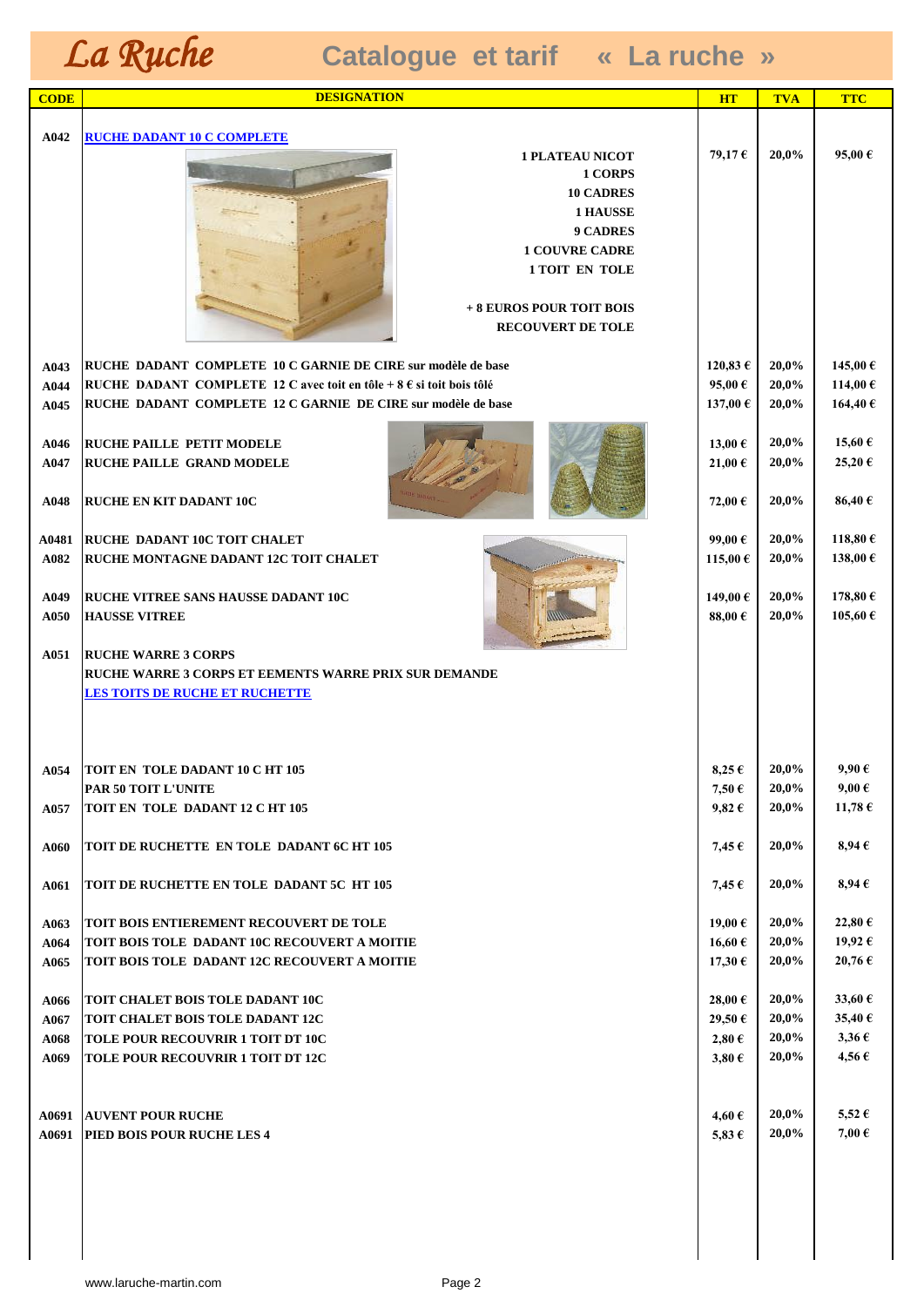| <b>CODE</b> | <b>DESIGNATION</b>                                                            | <b>HT</b>        | <b>TVA</b> | <b>TTC</b>       |
|-------------|-------------------------------------------------------------------------------|------------------|------------|------------------|
|             | <b>LES COUVRES CADRES</b>                                                     |                  |            |                  |
| A0701       |                                                                               |                  |            |                  |
| A070        | <b>COUVRE CADRE TRADITION EN BOIS DADANT 10C</b>                              | 7,90€            | 20,0%      | 9,48 €           |
| A071        |                                                                               |                  |            |                  |
| A0711       | <b>COUVRE CADRE 12C TRADITION</b>                                             | $9,85 \in$       | 20,0%      | 11,82 €          |
| A072        | <b>TOP CLAIR 10C DADANT</b>                                                   | $3,00 \in$       | 20,0%      | $3,60 \in$       |
| A073        | <b>ISORUCH A BULLES 10 C</b>                                                  | $2,08 \in$       | 20,0%      | $2,50 \in$       |
| A0731       | <b>ISORUCH A BULES DADANT 12 C</b>                                            | $2,96 \in$       | 20,0%      | $3,55 \in$       |
| A0732       | <b>ISORUCH A BULLEES DADANT 6 C</b>                                           | $1,67 \in$       | 20,0%      | $2,00 \in$       |
| A075        | ISOLANT A BULLES LARGEUR 50 CM LE ML                                          | $2,08 \in$       | 20,0%      | $2,35 \in$       |
| A076        | ISOLANT A BULLES LARGEUR 50 CM LE ROULEAU DE 15 M                             | $23,33 \in$      | 20,0%      | 28,00€           |
| A77         | <b>APIFOAM ISOLANT LE PAQUET DE 4</b>                                         | 13,75€           | 20,0%      | 16,50€           |
| A0761       | ISOLANT A BULLES LARGEUR 50 CM PAR 10 ROULEAUX LE ROULEAU                     | 23,50€           | 20,0%      | 25,00€           |
|             | <b>LES PARTITIONS</b>                                                         |                  |            |                  |
|             |                                                                               |                  |            |                  |
| A078        | <b>PARTITION CORPS BOIS Paraffine</b>                                         | 4,80€            | 20,0%      | 5,76€            |
| A079        | <b>PARTITION BOIS ET POLYSTYRENE ORDINAIRE</b>                                | 5,76 $\epsilon$  | 20,0%      | 5,90€            |
| A080        | <b>PARTITION BOIS ET POLYSTYRENE RENFORCE</b>                                 | 7,49€            | 20,0%      | 8,98€            |
| A080        | <b>PARTITION BOIS ET ALU</b>                                                  | 5,98€            | 20,0%      | $6,00 \in$       |
|             |                                                                               |                  |            |                  |
|             | <b>LES PLATEAUX DE RUCHE</b>                                                  |                  |            |                  |
|             |                                                                               |                  |            |                  |
| A081        | <b>PLATEAU DADANT 10 C SAN S AERATION</b>                                     | 11,95 $\epsilon$ | 20,0%      | 14,34€           |
| A082        | PLATEAU DADANT 10 C AVEC AERATION ARRIERE                                     | 13,50€           | 20,0%      | 16,20€           |
| A083        | PLATEAU DADANT 10 C ANTI-VARROA AVEC PLAQUE METALLIQUE                        | 21,70 €          | 20,0%      | 26,04€           |
| A0831       | PLATEAU DADANT 10 C ANTI VARROA AVEC PLAQUE BOIS                              | 21,80 €          | 20,0%      | 26,16€           |
| A084        | PLATEAU DADANT 12 C SANS AERATION                                             | 12,50€           | 20,0%      | 15,00€           |
| A085        | PLATEAU DADANT 12 C AVEC AERATION ARRIERE                                     | 13,60 $\epsilon$ | 20,0%      | 16,32€           |
| A086        | PLATEAU DADANT 12C ANTIVARROA AVEC PLAQUE METALLIQUE                          | 21,67 €          | 20,0%      | 26,00€           |
| A0861       | PLATEAU DADANT 12 C ANTIVARROA AVEC PLAQUE BOIS                               | 22,60 €          | 20,0%      | 27,12€           |
|             |                                                                               |                  |            |                  |
|             |                                                                               |                  |            |                  |
|             | <b>LES CORPS DE RUCHE ET LES HAUSSES</b>                                      |                  |            |                  |
|             |                                                                               |                  |            |                  |
| A089        | <b>ICORPS DADANT 10 C SANS CADRE</b>                                          | 22,50€           | 20,0%      | $26,55 \in$      |
| A090        | <b>CORPS DADANT 12 C SANS CADRE</b>                                           | 24,50 €          | 20,0%      | 29,40€           |
| A089 1      | CORPS DADANT 10 C SANS CADRE TENONS                                           | 27,00 €          | 20,0%      | 32,40 $\epsilon$ |
| A091        | <b>HAUSSE DADANT 9C OU 8C SANS CADRE</b>                                      | 14,16 €          | 20,0%      | 16,99€           |
| A092        | <b>HAUSSE DADANT 9C OU 8 C SANS CADRE TENONS</b>                              | 16,50€           | 20,0%      | 19,80 €          |
| A0891       | <b>HAUSSE DADANT 11 C SANS CADRE</b>                                          | 15,60 $\epsilon$ | 20,0%      | 18,72 €          |
| A0892       | <b>HAUSSE DADANT 9 C A TENONS SANS CADRE</b>                                  | $15,10 \in$      | 20,0%      | 18,12 €          |
|             |                                                                               |                  |            |                  |
|             |                                                                               |                  |            |                  |
|             | <b>LES CADRES</b>                                                             |                  |            |                  |
|             |                                                                               |                  |            |                  |
|             |                                                                               |                  |            |                  |
| A093        | <b>CADRE DADANT CORPS AVEC FILS ET OEILLETS</b><br><b>L'UNITE</b>             | $1,22 \in$       | 20,0%      | $1,46 \in$       |
| A094        | <b>CADRE DADANT CORPS PAR 100 AVEC ŒILLETS</b><br><b>L'UNITE</b>              | $1,05 \in$       | 20,0%      | $1,26 \in$       |
|             |                                                                               |                  |            |                  |
|             |                                                                               |                  |            |                  |
| A097        | <b>CADRE DT CORPS AVEC FILS horizontaux ou verticaux</b><br><b>L'UNITE</b>    | $1,15 \in$       | 20,0%      | $1,38 \in$       |
| A098        | <b>CADRE DT CORPS AVEC FILS PAR 100</b><br><b>L'UNITE</b>                     | $1,04 \in$       | 20,0%      | $1,25 \in$       |
| A0981       | <b>CADRE DT CORPS AVEC FILS PAR 500</b><br><b>L'UNITE</b>                     | $0,86 \in$       | 20,0%      | $1,03 \in$       |
| A100        | <b>CADRE DADANT HAUSSE AVEC FILS</b><br><b>L'UNITE</b>                        | $1,08 \in$       | 20,0%      | $1,30 \in$       |
| A101        | <b>CADRE DADANT HAUSSE AVEC FILS PAR 100</b><br><b>L'UNITE</b>                | $1,00 \in$       | 20,0%      | $1,20 \in$       |
| A1011       | <b>CADRE DADANT HAUSSE AVEC FILS PAR 500</b><br>${\bf L}^{\prime}{\bf UNITE}$ | $0,84 \in$       | 20,0%      | $1,00 \in$       |
| A102        | <b>CADRE DADANT CORPS AVEC FILS ET CIRE POSEE</b><br><b>L'UNITE</b>           | $3,63 \in$       | 20,0%      | 4,36€            |
| A103        | <b>CADRE DADANT HAUSSE AVEC FILS ET CIRE POSEE</b><br><b>L'UNITE</b>          | $2,80 \in$       | 20,0%      | $3,36 \in$       |
| A1031       | <b>CLASSO CADRE EN BOIS</b><br><b>L'UNITE</b>                                 | 13,35 $\epsilon$ | 20,0%      | 16,02 €          |
|             |                                                                               |                  |            |                  |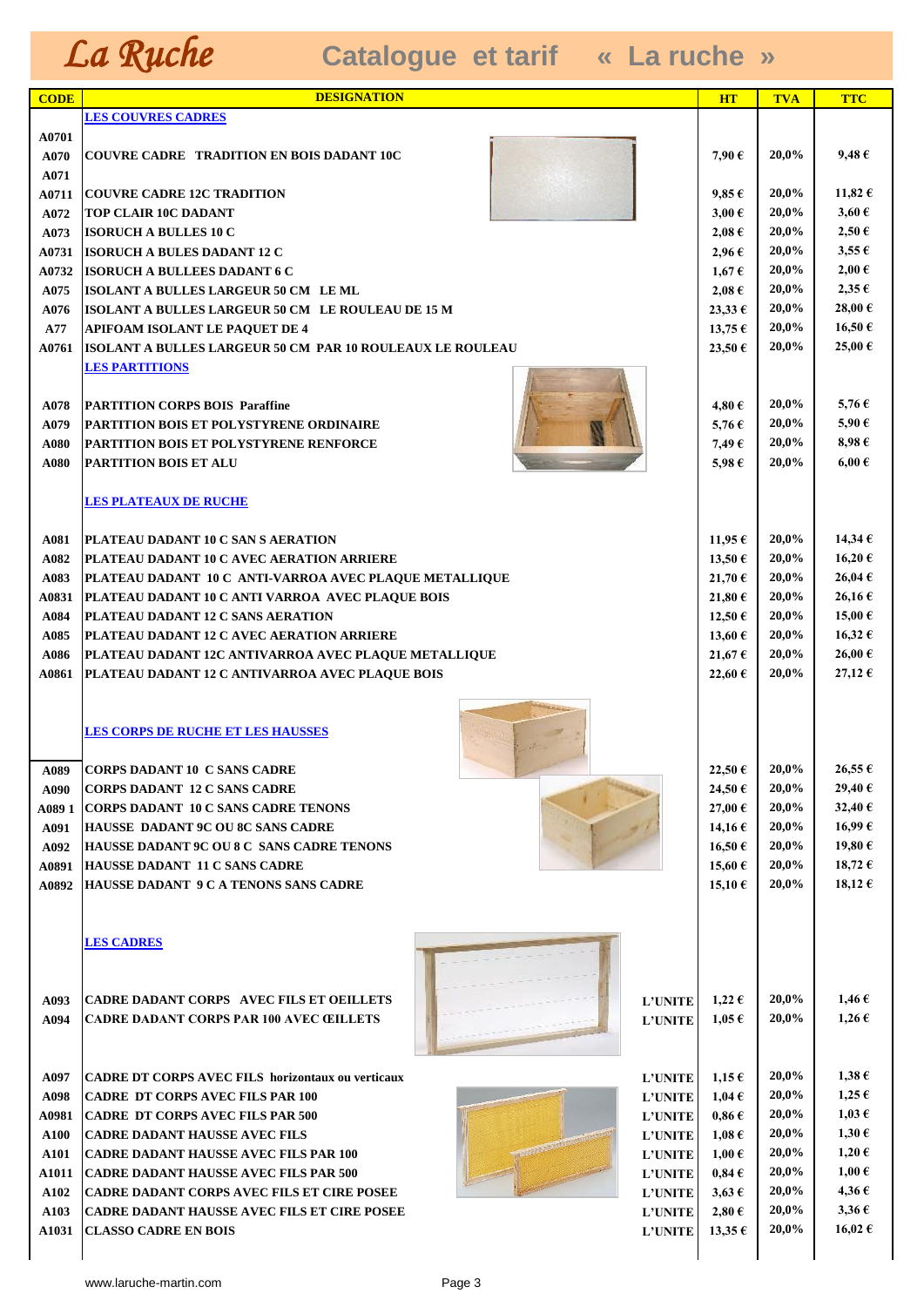| <b>CODE</b>         | <b>DESIGNATION</b>                                                                        | <b>HT</b>                            | <b>TVA</b>     | <b>TTC</b>          |
|---------------------|-------------------------------------------------------------------------------------------|--------------------------------------|----------------|---------------------|
|                     |                                                                                           |                                      |                |                     |
|                     | <b>LES RUCHETTES</b>                                                                      |                                      |                |                     |
|                     |                                                                                           |                                      |                |                     |
|                     | A1041   RUCHETTE DADANT 6 CADRES MODELE ECO PLATEAU (                                     | 29,83 €                              | 20,0%          | 35,80€              |
| A1042               | <b>COUVRE CADRE POUR RUCHETTE</b>                                                         | $6,50 \in$                           | 20,0%          | 7,80€               |
| A <sub>105</sub>    | <b>RUCHETTE POLYBOIS</b>                                                                  | 38,50 €                              | 20,0%          | 46,20€              |
| A1051               | <b>CREMAILLERES POUR A1061</b>                                                            | $1,67 \in$                           | 20,0%          | $2,00 \in$          |
|                     | RUCHETTE POLYSTYRENE BLEUE QUARTI 6C                                                      | 19,67 €                              | 20,0%          | 23,60€              |
| A1062               | <b>RUCHETTE POLYSTYRENE 6C</b>                                                            | 20,98€                               | 20,0%          | 25,18€              |
| A1061               | RUCHETTE HIVERNAGE A TENONS PAROI DE 27 DADANT 6 C AVEC COUVRE CADRE                      |                                      | 20,0%          | 51,60 $\epsilon$    |
|                     | <b>SANS CADRE</b>                                                                         | 43,00 €                              |                |                     |
| A107                | HAUSSETTE POUR RUCHETTE 5 C OU 6C                                                         | 10,90 €                              | 20,0%<br>20,0% | 13,08 €             |
| A108                | PLATEAU DE RUCHETTE HIVER AERATION MILIEU<br><b>NOURRISSEUR POUR RUCHETEE POLYSTYRENE</b> | 11,24 €<br>9,90€                     | 20,0%          | 13,49€<br>12,60 €   |
| A108<br>A109        | PLATEAU DE RUCHETTE HIVER AERATION MILIEU                                                 | 14,41€                               | 20,0%          | 17,29€              |
| A1091               | <b>COUVRE CADRE RUCHETTE HIVER</b>                                                        | $6,50 \in$                           | 20,0%          | 7,80€               |
| A1092               | <b>RUCHETTE OBSERVATION AVEC HAUSSE</b>                                                   | 72,00 €                              | 20,0%          | 86,40€              |
| A1093               | <b>TOIT BOIS TOLE DE RUCHETTE HIVER</b>                                                   | 15,00 €                              | 20,0%          | 18,00€              |
| A1094               | <b>CORPS A TENONS DE RUCHETTE HIVER 6 C</b>                                               | 19,57€                               | 20,0%          | 23,48€              |
|                     |                                                                                           |                                      |                |                     |
| A1093               | <b>RUCHETTE BEENIK</b>                                                                    | 10,00 €                              | 20,0%          | 14,00€              |
|                     |                                                                                           |                                      |                |                     |
|                     |                                                                                           |                                      |                |                     |
|                     | <b>LES NOURRISSEURS</b>                                                                   |                                      |                |                     |
|                     |                                                                                           |                                      | 20,0%          | 17,30€              |
| A110<br>A111        | <b>NOURRISSEUR DADANT 10C EN BOIS</b><br><b>NOURRISSEUR DADANT 12C EN BOIS</b>            | 14,42 $\epsilon$<br>15,08 $\epsilon$ | 20,0%          | 18,10€              |
| A112                | <b>NOURRISSEUR DADANT RUCHETTE 5C</b>                                                     | 10,80 €                              | 20,0%          | 12,96€              |
| A113                | NOURRISSEUR DADANT RUCHETTE 6C                                                            | 11,70 €                              | 20,0%          | 14,04€              |
|                     | <b>NOURRISSEUR DADANT 10 C CHEMINEE</b>                                                   | $13,33 \in$                          | 20,0%          | 16,00€              |
| A114                | <b>NOURRISSEUR ROND NICOT 3KG</b>                                                         | $3,58 \in$                           | 20,0%          | 4,30€               |
| A115                | <b>NOURRISSEUR LHORO CARRE 1 K 5</b>                                                      | 7,60€                                | 20,0%          | $9,12 \in$          |
| A116                | <b>NOURRISSEUR LHORO RECTANGLE 3K5</b>                                                    | 9,21 $\epsilon$                      | 20,0%          | 11,05 $\epsilon$    |
|                     |                                                                                           |                                      |                |                     |
| A117                | NOURRISSEUR CADRE HAUSSE PLASTIQUE                                                        | $2,95 \in$                           | 20,0%          | $3,54 \in$          |
| A118                | <b>NOURRISSEUR CADRE CORPS</b>                                                            | $10,75 \in$                          | 20,0%          | 12,90€              |
| A119<br><b>A120</b> | <b>NOURRISSEUR BOIS POUR BOUTEILLE</b><br><b>NOURRISSEUR D'ENTREE PLAST 1KG NICOT</b>     | $6,20 \in$<br>$1,95 \in$             | 20,0%<br>20,0% | 7,44€<br>$2,34 \in$ |
|                     |                                                                                           |                                      |                |                     |
|                     |                                                                                           |                                      |                |                     |
|                     |                                                                                           |                                      |                |                     |
|                     | <b>A1171 NOURRISSEUR CADRE HAUSSE BOIS PARAFFINE</b>                                      | 4,20€                                | 20,0%          | 5,04 $\epsilon$     |
|                     |                                                                                           |                                      |                |                     |
| A1172               | NOURRISSEUR CADRE CORPS BOIS PARAFFINE                                                    | 5,99€                                | 20,0%          | $7,19 \in$          |
|                     |                                                                                           |                                      |                |                     |
|                     |                                                                                           |                                      |                |                     |
|                     |                                                                                           |                                      |                |                     |
|                     |                                                                                           |                                      |                |                     |
|                     |                                                                                           |                                      |                |                     |
|                     |                                                                                           |                                      |                |                     |
|                     |                                                                                           |                                      |                |                     |
|                     |                                                                                           |                                      |                |                     |
|                     |                                                                                           |                                      |                |                     |
|                     |                                                                                           |                                      |                |                     |
|                     |                                                                                           |                                      |                |                     |
|                     |                                                                                           |                                      |                |                     |
|                     |                                                                                           |                                      |                |                     |
|                     |                                                                                           |                                      |                |                     |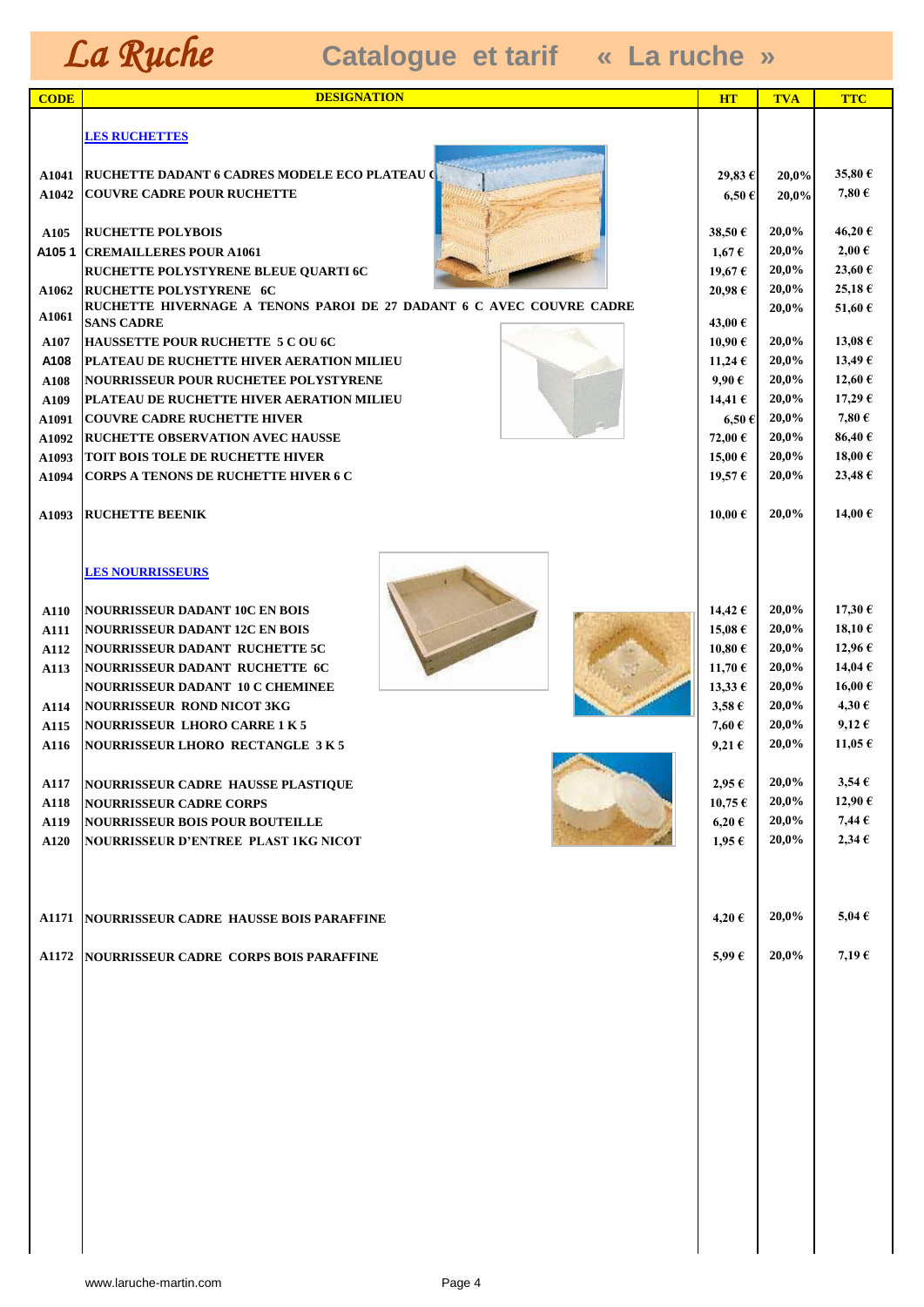| <b>CODE</b>          | <b>DESIGNATION</b>                                                                     | <b>HT</b>                              | <b>TVA</b>              | <b>TTC</b>                                   |
|----------------------|----------------------------------------------------------------------------------------|----------------------------------------|-------------------------|----------------------------------------------|
|                      | <u>LA RUCHE ET ACCESSOIRES PLASTIQUE NICOT</u>                                         |                                        |                         |                                              |
|                      |                                                                                        |                                        |                         |                                              |
| <b>A121</b>          | <b>PALETTE NICOT POUR 2 RUCHES</b>                                                     | 15,45 $\epsilon$                       | 20,0%                   | 18,54€                                       |
| A122                 | PALETTE NICOT POUR 1 RUCHE                                                             | $8,32 \in$                             | 20,0%                   | $9,98 \in$                                   |
| A123                 | <b>CORPS DE RUCHE DADANT 10C</b>                                                       | 27,02€                                 | 20,0%                   | 32,42€                                       |
| A124                 | HAUSSE DADANT 10C OU 9C                                                                | $15,55 \in$                            | 20,0%                   | 18,66 $\epsilon$                             |
| A125                 | <b>BATI CADRE DE HAUSSE L'UNITE</b>                                                    | $2,26 \in$                             | 20,0%                   | $2,71 \in$                                   |
| A126                 | <b>BATI CADRE DE HAUSSE PAR 100 L'UNITE</b>                                            | $1,98 \in$                             | 20,0%                   | $2,38 \in$                                   |
| A127                 | <b>BATI CADRE DE HAUSSE PAR 900 L'UNITE</b>                                            | $1,86 \in$                             | 20,0%                   | $2,23 \in$                                   |
|                      |                                                                                        |                                        |                         |                                              |
| A128                 | PLAQUE DE 32 CLIIPS POUR LA HAUSSE                                                     | $2,47 \in$                             | 20,0%                   | $2,96 \in$                                   |
| A130                 | PLATEAU AERATION ARRIERE                                                               | 8,60 $\epsilon$                        | 20,0%                   | 10,32 €                                      |
| A131                 | PLATEAU NICOT ANTIVARROA                                                               | $8,70 \in$                             | 20,0%                   | $10,44 \in$                                  |
| A132                 | <b>MONTANT POUR FABRICATION DE PLATEAU</b>                                             | $2,95 \in$                             | 20,0%                   | $3,54 \in$                                   |
| A133                 | PORTE NICOT BLANCHE<br>PORTE NICOT VERTE ANTI FRELON                                   | $0,83 \in$                             | 20,0%<br>20,0%          | $1,00 \in$<br>$1,00 \in$                     |
| A134                 |                                                                                        | $0,83 \in$                             |                         |                                              |
| A135                 | <b>TOIT PLASTIQUE</b>                                                                  | $9,17 \in$                             | 20,0%                   | 11,00 €                                      |
| A136<br>A137         | <b>NOURRISSEUR DADANT 10C</b><br><b>CABOCHON POUR NOURRISSEUR</b>                      | $8,90 \in$<br>$0.83 \in$               | 20,0%<br>20,0%          | $10,68 \in$<br>$1,00 \in$                    |
| A138<br>A139<br>A140 | PLATEAU DE RECOLTE<br>PROTECTION PLATEAU<br><b>NOURRISSEUR D'ENTREE NICOT AVEC POT</b> | $9,20 \in$<br>$3,32 \in$<br>$1,95 \in$ | 20,0%<br>20,0%<br>20,0% | 11,04 $\epsilon$<br>$3,98 \in$<br>$2,34 \in$ |
|                      | <b>GRILLES A REINES</b>                                                                |                                        |                         |                                              |
| A141<br>A142         | <b>GRILLE A REINE NICOT DADANT 10C</b><br><b>GRILLE A REINE NICOT DADANT 12C</b>       | $2,46 \in$<br>$3,30 \in$               | 20,0%<br>20,0%          | $2,95 \in$<br>$3,96 \in$                     |
|                      |                                                                                        |                                        |                         |                                              |
| A143                 | GRILLE A REINE METALLIQUE DADANT 10C AVEC ENCADREMENT                                  | 13,16 €                                | 20,0%                   | 15,79€                                       |
| A144                 | GRILLE A REINE METALLIQUE DADANT 12C AVEC ENCADREMENT                                  | 15,50€                                 | 20,0%                   | 18,60 $\epsilon$                             |
| A145                 | GRILLE A REINE METALLIQUE DADANT 10C SANS ENCADREMENT                                  | $6,98 \in$                             | 20,0%                   | $8,38 \in$                                   |
| A146                 | GRILLE A REINE METALLIQUE DADANT 12C SANS ENCADREMENT                                  | $8,48 \in$                             | 20,0%                   | $10,18 \in$                                  |
|                      |                                                                                        |                                        | 20,0%                   |                                              |
| A147                 | <b>GRILLE A REINE PARTITION DADANT</b><br>NETTOYEUR DE GRILLE A REINE                  | 14,58€<br>11,65€                       | 20,0%                   | $17,50 \in$<br>13,98€                        |
|                      |                                                                                        |                                        |                         |                                              |
| A148                 | <b>CAGE 1 CD</b>                                                                       | 26,50€                                 | 20,0%                   | 31,80€                                       |
| A149                 | CAGE 3 CD                                                                              | 24,50€                                 | 20,0%                   | 29,40€                                       |
|                      |                                                                                        |                                        |                         |                                              |
|                      | <b>REMISE 10 % POUR L'ACHAT DE 10 UNITES DU MEME ARTICLE</b>                           |                                        |                         |                                              |
|                      |                                                                                        |                                        |                         |                                              |
|                      |                                                                                        |                                        |                         |                                              |
|                      |                                                                                        |                                        |                         |                                              |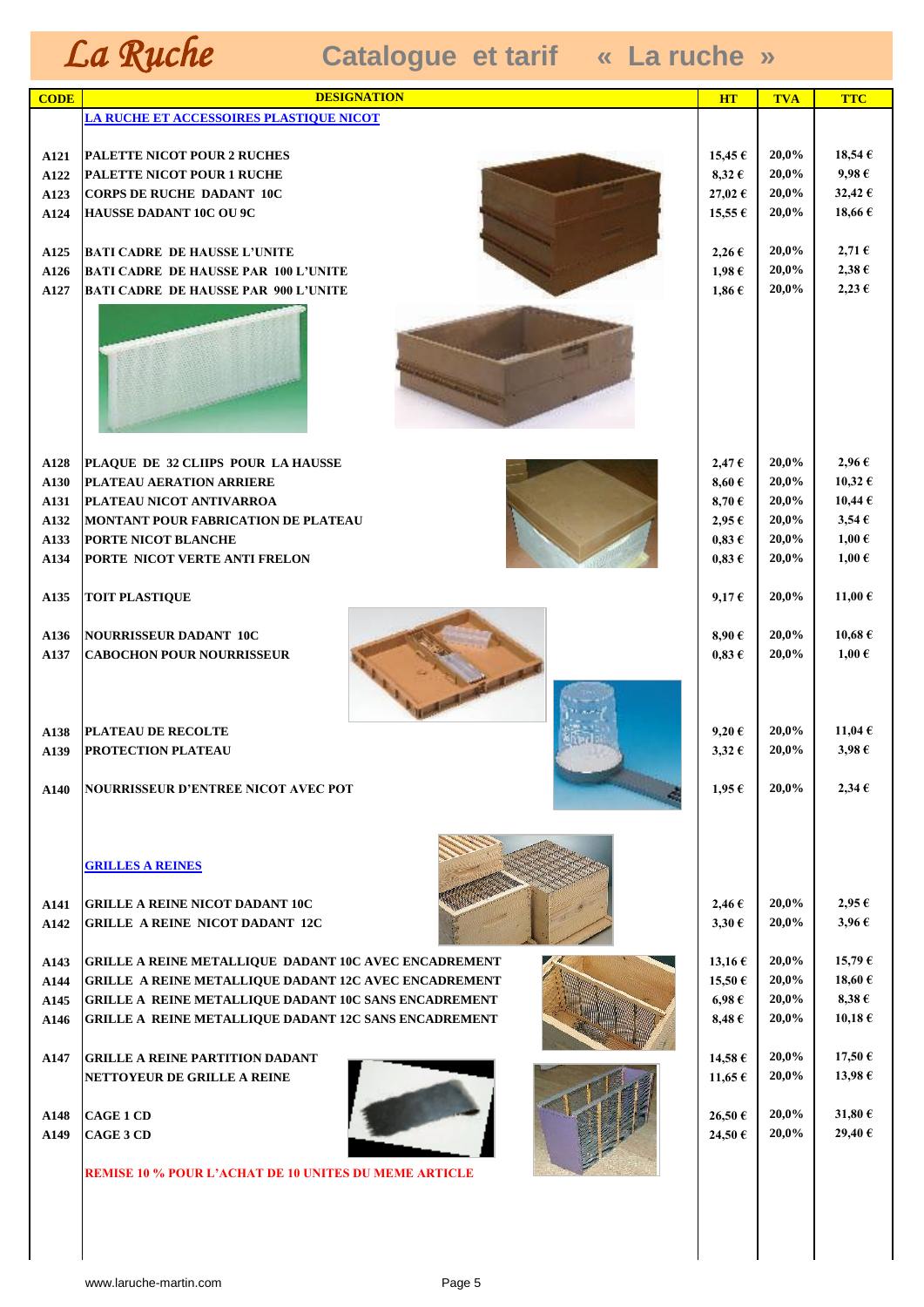| <b>CODE</b>   | <b>DESIGNATION</b>                                                     | <b>HT</b>                | <b>TVA</b>     | <b>TTC</b>          |
|---------------|------------------------------------------------------------------------|--------------------------|----------------|---------------------|
|               |                                                                        |                          |                |                     |
|               | PROTECTION DU BOIS MARQUAGE                                            |                          |                |                     |
| A1501         | <b>HULE DE LIN11</b>                                                   | 4,95 €                   | 20,0%          | $5.94 \in$          |
| A1502         | <b>HUILE DE LIN 21</b><br><b>HUILE DE LIN 5 L</b>                      |                          | 20,0%<br>20,0% |                     |
| A1503<br>A151 | PEINTURE ALU 1 L                                                       | 16,00€                   | 20,0%          | 19,20€              |
| A152          | PEINTURE ALU 2,5 L                                                     | 37,50€                   | 20,0%          | 45,00€              |
| A153          | <b>LASURE LINEA CHENE CLAIR 1L</b>                                     | 19,65 $\epsilon$         | 20,0%          | 23,58€              |
| A154          | PEINTURE NATURELLE LINEA 1L ROUGE JAUNE BLEU VERT BLANC                | 13,96 $\epsilon$         | 20,0%          | 16,75€              |
| A154          | PEINTURE NATURELLE LINEA 1 L OXYDE DE FER JAUNE OU ROUGE               | 13,96€                   | 20,0%          | $16,75 \in$         |
| A154          | PEINTURE NATURELLE LINEA 1L OUTREMER MAGENTA ORANGE VIOLET             | 15,50€                   | 20,0%          | 18,60€              |
| A155          | <b>LASURE LAZOBOIS 1L CHENE DORE</b>                                   | 19,50 €                  | 20,0%          | 23,40 €             |
| A1551         | LASURE LAZOBOIS 1L TEINTEE VERT JAUNE OU ROUGE                         | 19,50€                   | 20,0%          | 23,40 €             |
| A1552         | <b>LASURE LAZOBOIS 5L</b>                                              |                          |                | $2,80 \in$          |
| A1553<br>A156 | <b>DILUANT POUR LAZOBOIS 1/2 L</b><br><b>CIRE D'IMPREGNATION LE KG</b> | $2,33 \in$               | 20,0%<br>20,0% | 5,28 $\epsilon$     |
| A1561         | <b>CIRE D'IMPREGNATION LE CARTON DE 25 KG EN BILLES</b>                | 4,40€<br>88,00 $\in$     | 20,0%          | 105,60 €            |
| A1562         | PLAQUE DE CHIFFRES DE MARQUAGE NICOT                                   | $1,30 \in$               | 20,0%          | $1,56 \in$          |
|               |                                                                        |                          |                |                     |
|               |                                                                        |                          |                |                     |
|               | <b>POSE DE LA CIRE GAUFREE FILS</b>                                    |                          |                |                     |
|               |                                                                        |                          |                |                     |
| A157          | <b>REPARE CADRE</b><br>$-10\%$ PAR 100                                 | $0,38 \in$               | 20,0%          | $0,46 \in$          |
|               |                                                                        |                          |                |                     |
| A158          | <b>CEILLETS 2 mm LE SACHET DE 1000</b>                                 | $6.95\in$                | 20,0%          | $8,34 \in$          |
| A159<br>A160  | <b>CEILLETS 3mm LE SACHET DE 1000</b><br><b>OUTIL POSE Œillets</b>     | $6,50 \in$<br>$4,18 \in$ | 20,0%<br>20,0% | 7,80€<br>$5,02 \in$ |
| A1601         | <b>APPAREIL A PERCER LES CADRES</b>                                    | 37,15€                   | 20,0%          | 44,58€              |
| A161          | <b>NETTOYEUR DE RAINURE DE CADRE</b>                                   | $6,58 \in$               | 20,0%          | 7,90€               |
|               |                                                                        |                          |                |                     |
|               |                                                                        |                          |                |                     |
| A168          | FIL INOX 250G                                                          | $5,25 \in$               | 20,0%          | $6,30 \in$          |
| A169          | FIL INOX 500G                                                          | 10,29 $\epsilon$         | 20,0%          | 12,35€              |
| A170          | <b>FIL INOX KG</b>                                                     | 17,67€                   | 20,0%          | 21,20€              |
|               |                                                                        |                          |                |                     |
| A171          | <b>TUBE COULE CIRE</b>                                                 | $9,20 \in$               | 20,0%          | 11,04€              |
| A172          | <b>BURETTE A CIRE LAITON</b>                                           | 34,17€                   | 20,0%          | 41,00€              |
| A173          | <b>EPERON BLOC</b>                                                     | 10,00 €                  | 20,0%          | 12,00 €             |
| A174          | <b>EPERON ELECTRIQUE</b>                                               | 15,00€                   | 20,0%          | 18,00€              |
|               |                                                                        |                          |                |                     |
| A175          | <b>SOUDE CIRE 80VA 24 VOLTS</b>                                        | 30,00€                   | 20,0%          | 36,00€              |
| A1751         |                                                                        |                          |                |                     |
|               |                                                                        |                          |                |                     |
| A176          | <b>ROULETTE ZIG-ZAG PLASTIQUE</b>                                      | $8,50 \in$               | 20,0%          | 10,20€              |
| A177          | ROULETTE ZIG-ZAG METALLIQUE MANCHE BOIS NOUVEAU MODELE                 | $9,20 \in$               | 20,0%          | 11,04€              |
|               |                                                                        |                          |                |                     |
|               |                                                                        |                          |                |                     |
|               | <b>BANDES D'ECARTEMENT ET PORTES</b>                                   |                          |                |                     |
|               |                                                                        |                          |                |                     |
| A178          | <b>CREMAILLERES 10C 37.5 CM</b>                                        | $0,32 \in$               | 20,0%          | $0,38 \in$          |
| A179          | <b>CREMAILLERES 9C 37.5 CM</b>                                         | $0,32 \in$               | 20,0%          | $0,38 \in$          |
| A180          | <b>CREMAILLERES 8C 37.5 CM</b>                                         | $0,32 \in$               | 20,0%          | $0,38 \in$          |
|               |                                                                        |                          |                |                     |
| A181          | <b>CREMAILLERES 12C 45CM</b>                                           | $0,35 \in$               | 20,0%          | $0,42 \in$          |
| A182          | <b>CREMAILLERES 11C 45CM</b>                                           | $0,35 \in$               | 20,0%          | $0,42 \in$          |
| A183          | <b>BANDES INTERCADRES 10C 9C OU 8C 37.5CM</b>                          | $0,39 \in$               | 20,0%          | $0,47 \in$          |
| A184          | <b>BANDES INTERCADRES 12C 11C 10C EN 45 CM</b>                         | $0,38 \in$               | 20,0%          | $0,46 \in$          |
|               |                                                                        |                          |                |                     |